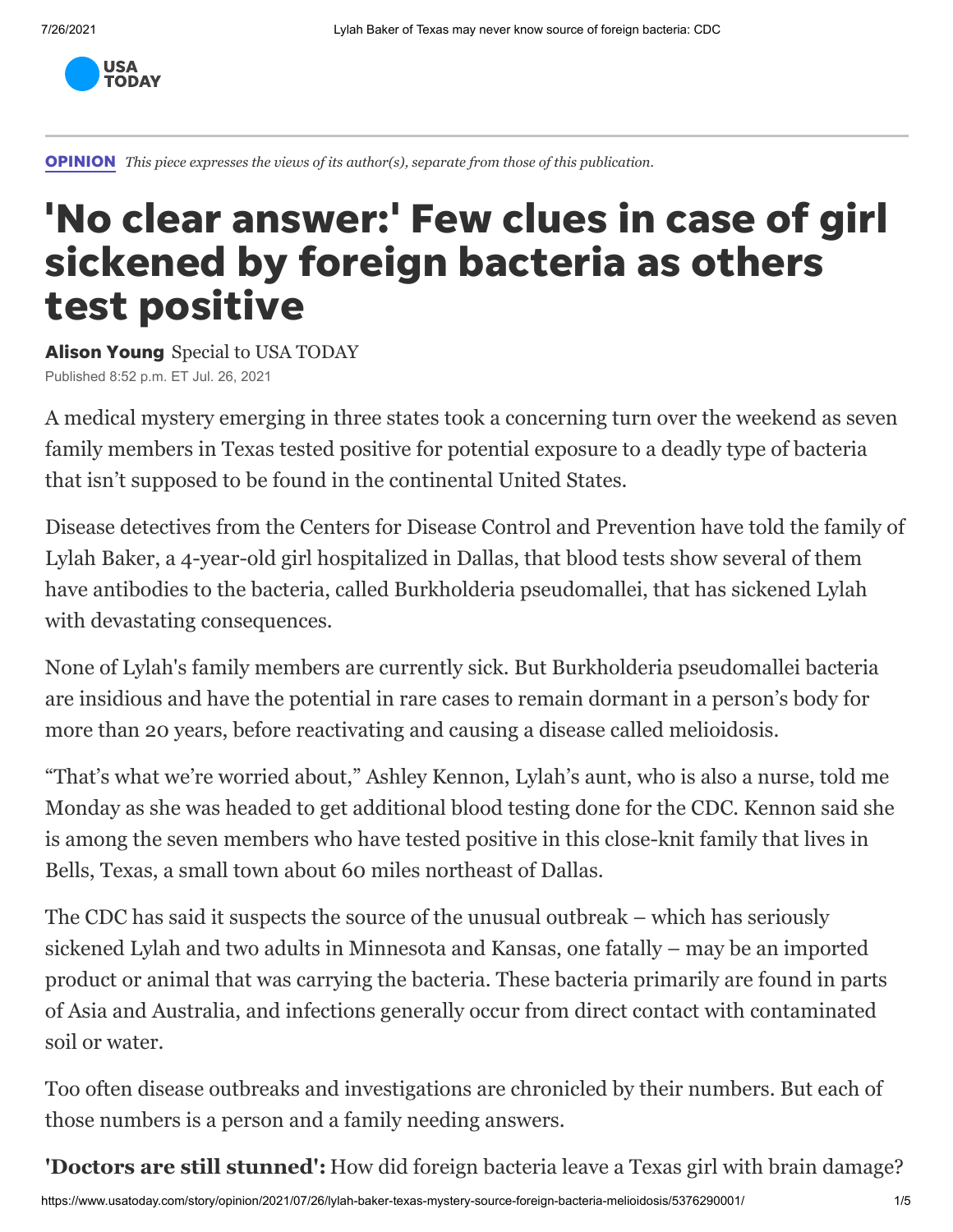Lylah, who had no pre-existing health problems, has suffered brain damage from her infection. The three cases are highly unusual because none of the patients or their families have traveled outside the continental United States. And despite the fact that the patients don't know one another and live in different states, the CDC's genomic tests on the bacteria suggest a common source of exposure.

Despite collecting and testing household products and environmental samples from all three patients, top CDC investigator cautioned that the agency may not be able to find the source of the outbreak.

"A number of hypotheses are being evaluated, but there is no clear answer at this time," said William Bower, the epidemiology team lead for CDC's Bacterial Special Pathogens Branch. "CDC and state partners are working hard to investigate, but there is a possibility that we will not be able to identify the source of these infections."

## Why solving medical mysteries matters, in cases small and large

This investigation, on a small scale, is an example of how challenging it can be to trace the source of an outbreak – even when everyone is working together and willing to explore all plausible theories.

So magnify this level of difficulty many fold for what it is going to take to find the source of the virus that causes COVID-19, especially given the lack of cooperation by China – the country at the epicenter of the pandemic's first cases. Last week the Chinese government said it is [refusing to participate](https://www.cnn.com/2021/07/22/china/china-who-second-origin-study-intl-hnk/index.html) in a second phase of a World Health Organization investigation because the investigation would have included scrutiny of any potential role played by laboratory research in Wuhan, in addition to potential wildlife or animal market sources.

**'I remember it very well':** [Dr. Fauci describes a secret meeting to talk about COVID origins](https://www.usatoday.com/story/opinion/2021/06/17/covid-19-fauci-lab-leaks-wuhan-china-origins/7737494002/)

**[Could an accident have caused COVID-19?:](https://www.usatoday.com/in-depth/opinion/2021/03/22/why-covid-lab-leak-theory-wuhan-shouldnt-dismissed-column/4765985001/)** Why the Wuhan lab-leak theory shouldn't be dismissed

Whether it's millions sickened and killed around the globe from COVID-19 – or a little girl in a Dallas hospital having to re-learn how to talk and walk and swallow because of a rare bacteria – these disease investigations aren't supposed to be about politics or countries or pride or blame. They are about real people – those who have paid a terrible price from disease – and those who can be spared by scientists following the evidence.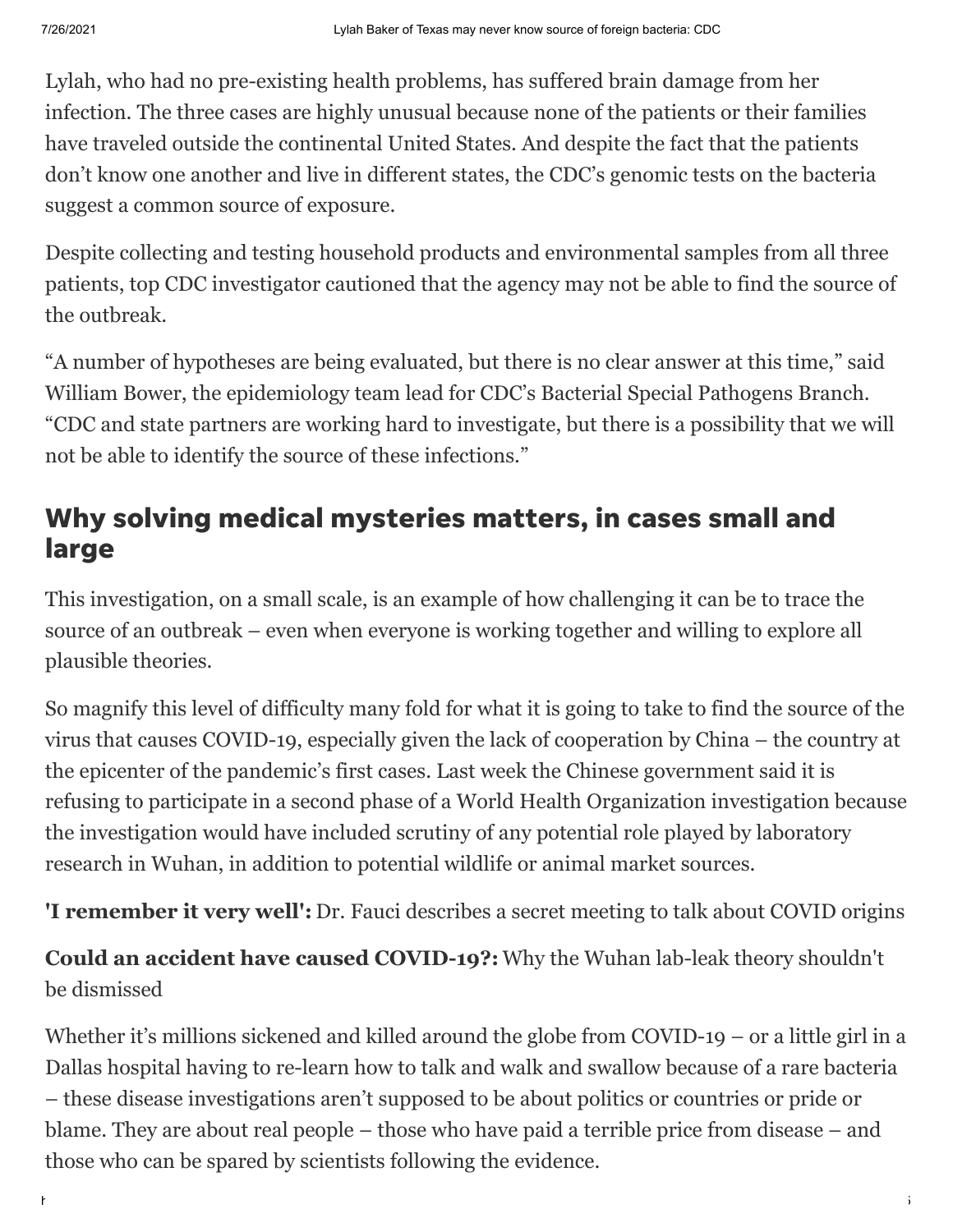Lylah's family needs to know how she got sick – and how so many other members of their family also were exposed to Burkholderia psuedomallei. How can they prevent continuing exposure if they don't know the source of the bacteria?

"Our first thing is we don't want anyone to be sick or have a chance of getting sick down the road," Kennon, who is serving as a spokesperson for the family, told me. "Ultimately no one wants to go through the same thing that Lylah's gone through."

## CDC: Bacteria strain in outbreak not previously reported by scientists

The family has answered investigators' questions and provided samples of their blood and a wide range of household products, many of them liquid, plus plants and garden soil that the little girl may have been exposed to. Kennon said the CDC has told the family the preliminary tests on all of their products have been negative for bacteria.

Investigators from the CDC and state health departments are grappling with a limited and challenging set of clues spread across multiple states, Bower said in an emailed response to my questions.

First, there are only three cases in the entire United States that have been identified in this outbreak. And their illnesses developed at different times: The adult who died was sickened in March. Lylah and the other adult who was hospitalized were sickened in May.

The investigation has found few things in common among the three cases, Bower said. And because infections from Burkholderia pseudomallei can develop days, months or sometimes even years after exposure, it is difficult for investigators to even determine when the patients were exposed to the bacterium. And there is the potential of many exposure incidents because of the delayed onset of symptoms.

Bower and CDC officials would not discuss any of the outbreak cases, nor would they say how many family members of the cases in Kansas and Minnesota have received positive antibody tests for exposure to Burkholderia pseudomallei.

"In general, the presence of antibodies means a person may have been exposed to the bacterium, but it does not mean that they will get sick," Bower said. "The vast majority of melioidosis cases occur within 21 days post exposure, with a few documented cases developing months or years later." In most cases, the person's body fights off the bacteria and they will never become ill, he said.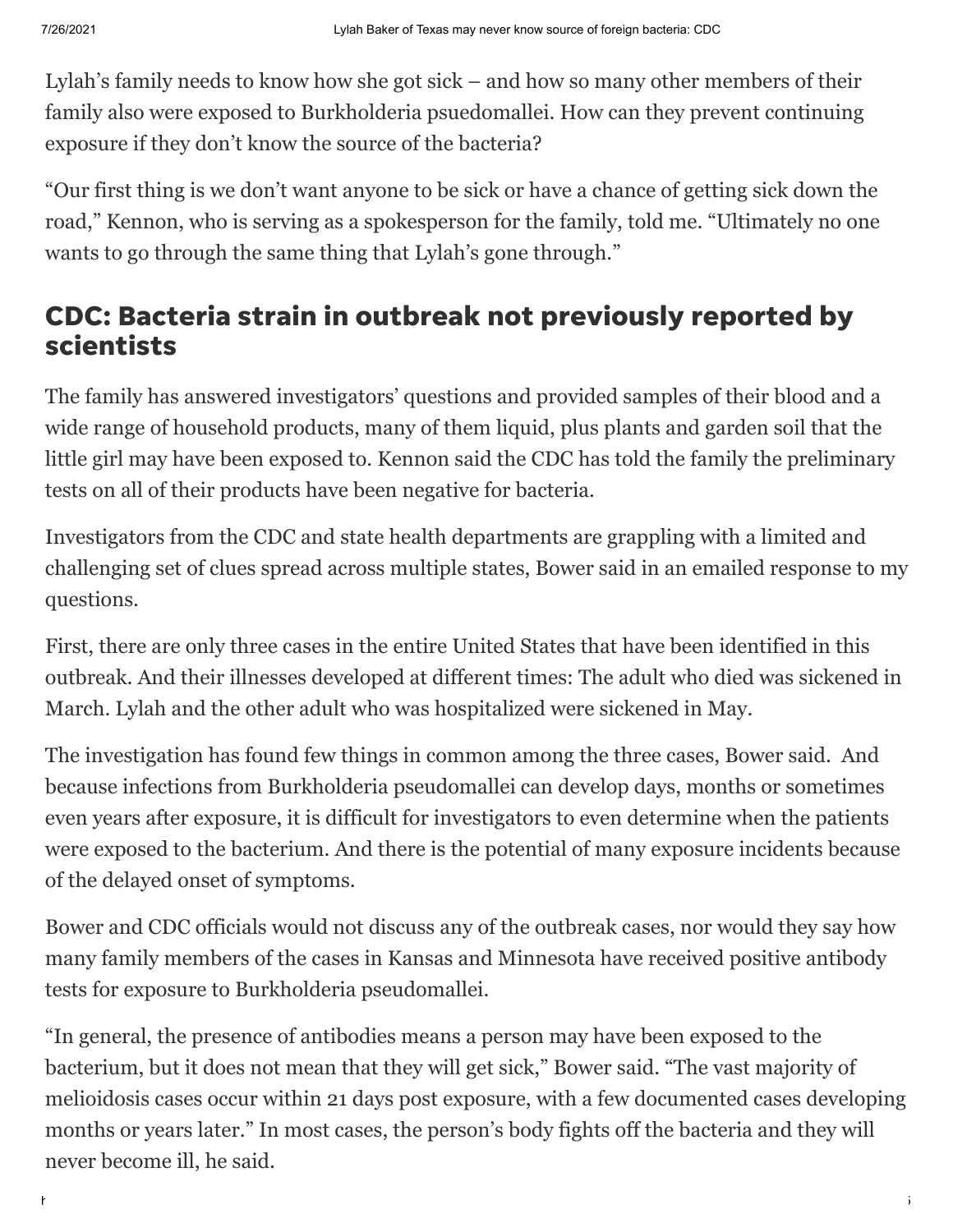Bower said that, in general, treatment is not recommended based only on a single antibody test, without additional testing or the presence of symptoms.

Melioidosis infections [can be treated](https://www.cdc.gov/melioidosis/treatment/index.html) with certain kinds of antibiotics.

The CDC said the genomic sequence of the bacteria strain involved in the outbreak has never previously been deposited in public databases used by scientists studying a wide range of pathogens and how they evolve. The agency did not answer questions about what country the strain is most closely associated with. It has said only that it is not a strain found in people who have been sickened in the Americas.

## For Lylah, 'it's progress every day'

Since the CDC started informing Lylah's family members of their antibody tests late Friday, they have been trying to figure out why some tested positive for exposure – and some did not, even in the same households.

For example, Lylah's parents, Josy and Dustin, were negative for any antibodies. But Lylah's 1 year-old sister, Addie, tested positive.

"It's just crazy to me that you have two little girls who are positive for it, but their parents aren't," Kennon said.

Kennon tested positive, as did her 7-year-old son, Kinsler. But her 5-year-old son, Jensyn, who spent far more time with Lylah, tested negative.

That kind of pattern played out throughout the family's households, Kennon said. Seven tested positive, six tested negative. The CDC tested only members of the family who had close contact with Lylah, so not everyone was tested, she said.

Although he is not involved in the CDC investigation, Alfredo Torres, who has studied Burkholderia pseudomallei as a researcher at the University of Texas Medical Branch in Galveston, said this hit-and-miss pattern makes him suspect the source is possibly something they have eaten.

One common way people become infected is by having a cut come into contact with contaminated soil or water.

"It's very unlikely that the two kids have lesions in their skin, the same with the aunt and the cousin," Torres, a professor of microbiology and immunology, told me.